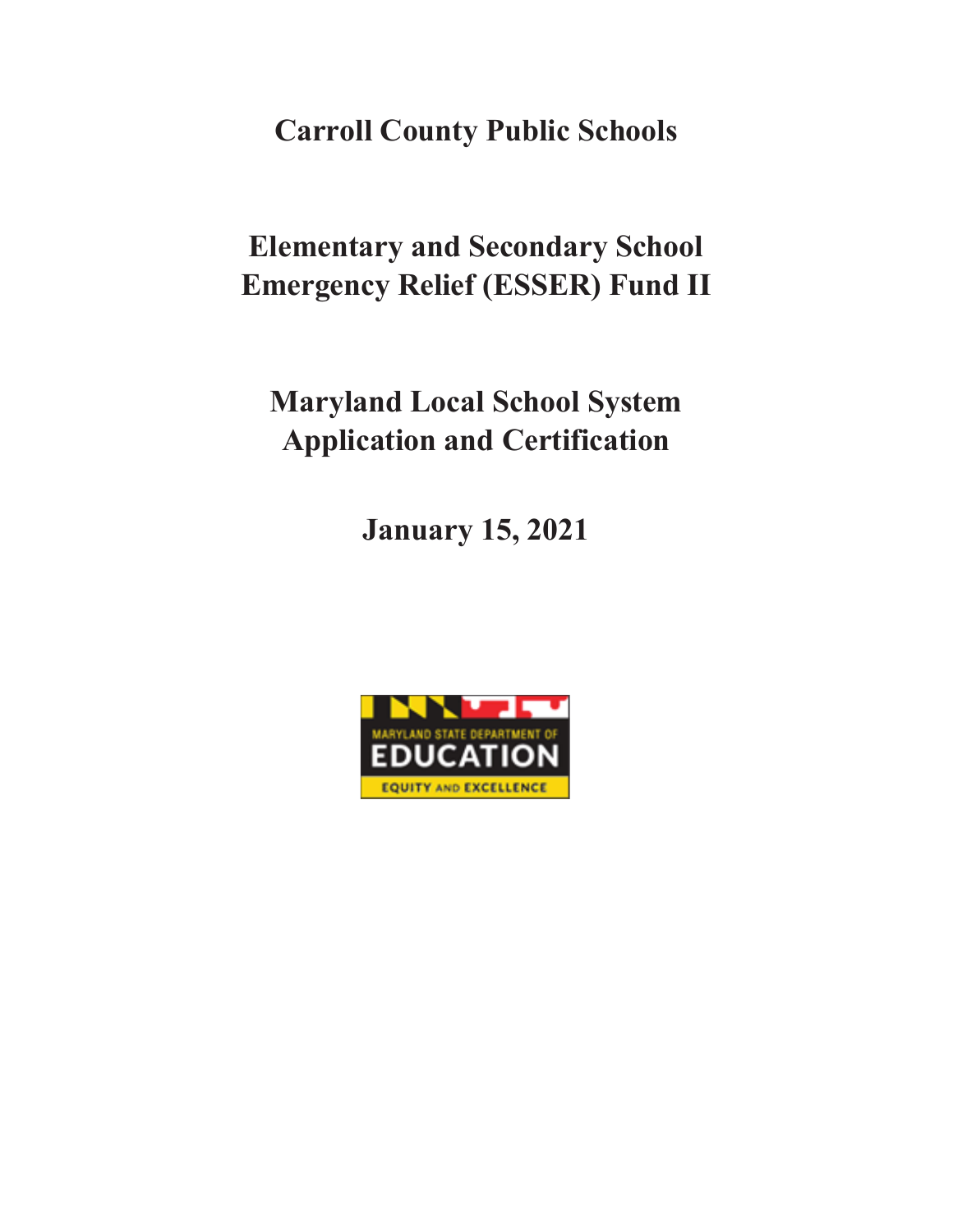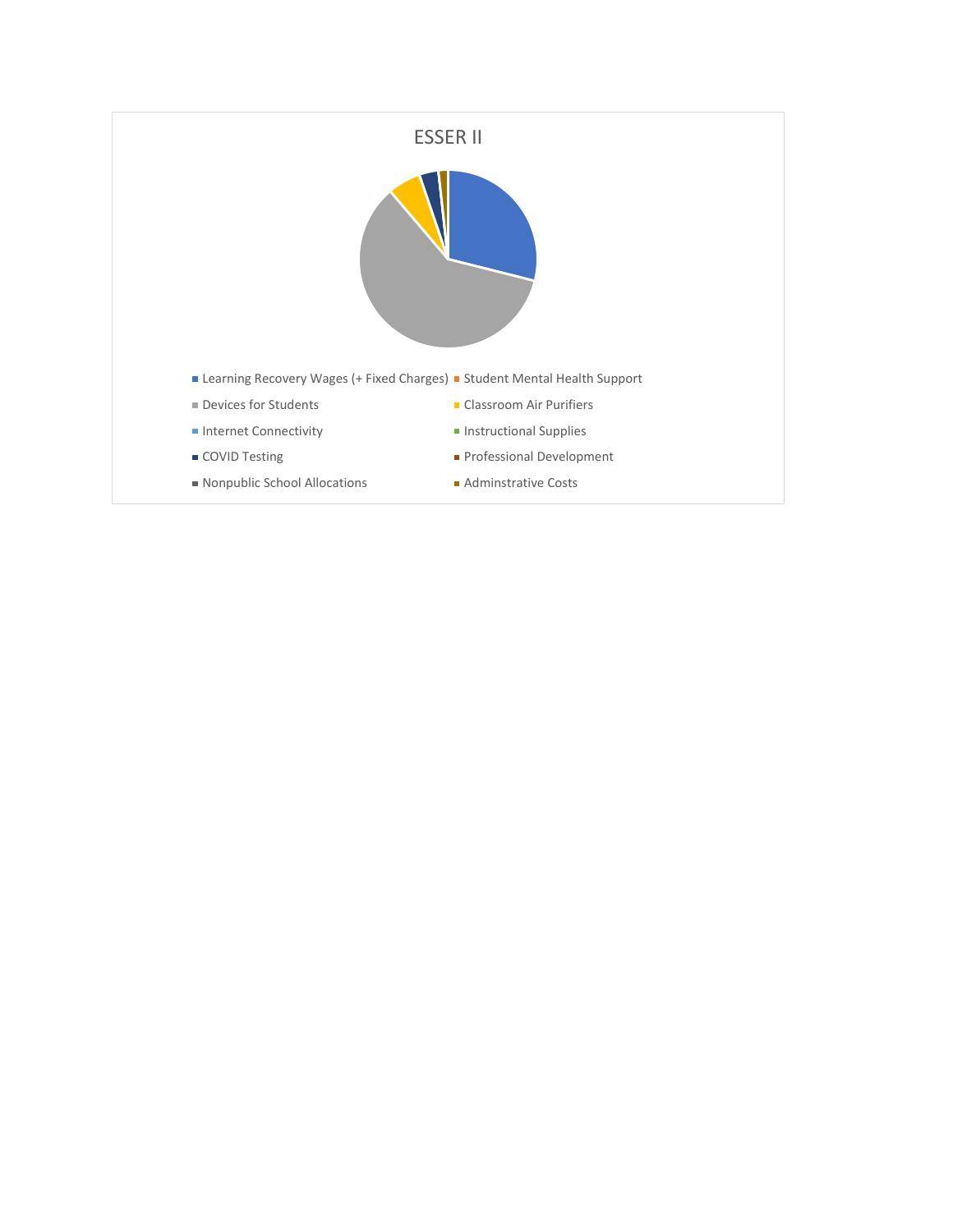# **Purpos**e

Under the federal Coronavirus Response and Relief Supplemental Appropriations Act of 2021, Public Law 116-260, enacted on December 27, 2020, the Department awards grants to State educational agencies (SEAs) for the purpose of providing local educational agencies (LEAs), including charter schools that are LEAs, with emergency relief funds to address the impact that Novel Coronavirus Disease 2019 (COVID-19) has had, and continues to have, on elementary and secondary schools across the nation. The Elementary and Secondary School Emergency Relief II Fund (ESSER II) has the same allowable uses as the CARES Act ESSER Funds, and adds activities to address learning loss, preparing schools for reopening, and testing, repairing, and upgrading projects to improve air quality in school buildings. The ESSER II funds **do not** have an equitable services requirement.

## **Timeline**

Local School System applications are due to MSDE by **April 26, 2021**.

## **Availability**

Funds are available for use from March 13, 2020 through September 30, 2023.

## **Uses of Funds**

Local School Systems may use funds for any purposes listed in 313 of the Coronavirus Response, Relief and Supplemental Appropriations Act, 2021 (CCRSA). See Appendix A.

## **Contact Information**

Questions should be address to Donna Gunning by email at donna.gunning $@$ maryland.gov or by phone at 410-767-0757; or Steve Brooks by email at steve.brooks@maryland.gov or by telephone at 410-767-0793.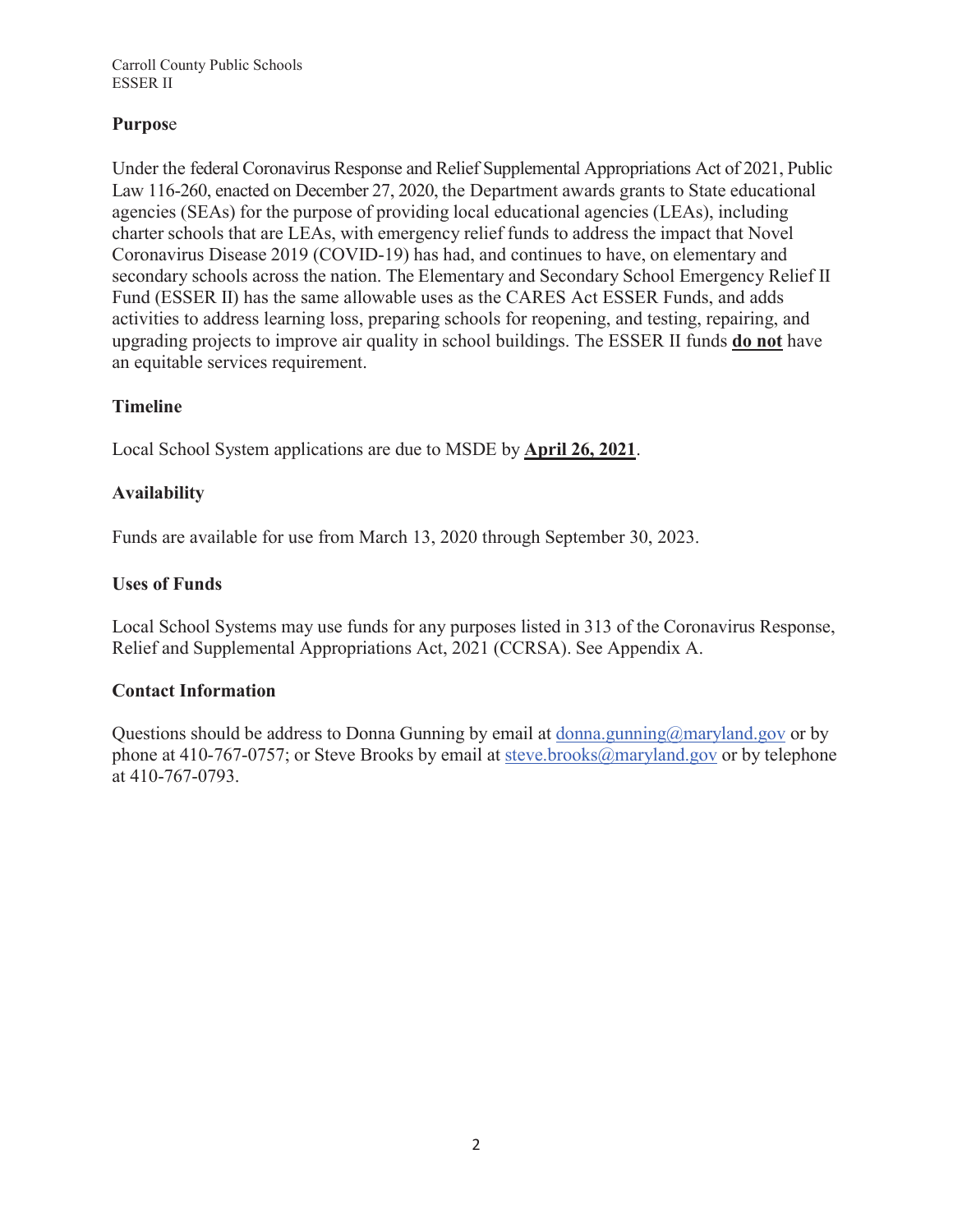# **PROGRAMMATIC, FISCAL, REPORTING, AND OTHER ASSURANCES**

- 1. The Local School System (LSS) will use ESSER II funds for activities allowable under Section 313(d) of the Coronavirus Response, Relief and Supplemental Appropriations Act, 2021 (CCRSA). (See Appendix A.)
- 2. The LSS will, to the greatest extent practicable, continue to compensate its employees and contractors during the period of any disruptions or closures related to COVID-19 in compliance with Section 315 Coronavirus Response, Relief and Supplemental Appropriations Act, 2021.
- 3. The LSS will cooperate with any examination of records with respect to such funds by making records available for inspection, production, and examination, and authorized individuals available for interview and examination, upon the request of (i) the United States Department of Education (USDE) and/or its Inspector General; or (ii) any other federal agency, commission, or department in the lawful exercise of its jurisdiction and authority.
- 4. The LSS will comply with all applicable assurances in OMB Standard Forms 424B and D (Assurances for Non-Construction and Construction Programs), including the assurances relating to the legal authority to apply for assistance; access to records; conflict of interest; merit systems; nondiscrimination; Hatch Act provisions; labor standards; flood hazards; historic preservation; protection of human subjects; animal welfare; lead-based paint; Single Audit Act; and the general agreement to comply with all applicable Federal laws, executive orders and regulations.
- 5. The LSS will submit the full certification, as set forth in 34 C.F.R. Part 82, Appendix A, upon request.
- 6. The LSS will sign and return the Assurances page of the Notice of Grant Award (NOGA) which includes a set of assurances that meets the requirements of section 442 of the General Education Provisions Act (GEPA) (20 U.S.C. 1232e).
- 7. To the extent applicable, a LSS will include in its local application a description of how the LSS will comply with the requirements of section 427 of GEPA (20 U.S.C. 1228a). The description must include information on the steps the LSS proposes to take to permit students, teachers, and other program beneficiaries to overcome barriers (including barriers based on gender, race, color, national origin, disability, and age) that impede equal access to, or participation in, the program.
- 8. The SEA will comply with the *Uniform Administrative Requirements, Cost Principles, and Audit Requirements for Federal Awards* (Uniform Guidance) requirements in Subpart D—Post Federal Award Requirements (2 CFR §§200.300-345) and Subpart E— Cost Principles (2 CFR §200.400-475) to ensure that LEAs, including charter schools that are LEAs, are using ESSER II funds for purposes that are reasonable, necessary, and allocable under the CRRSA Act.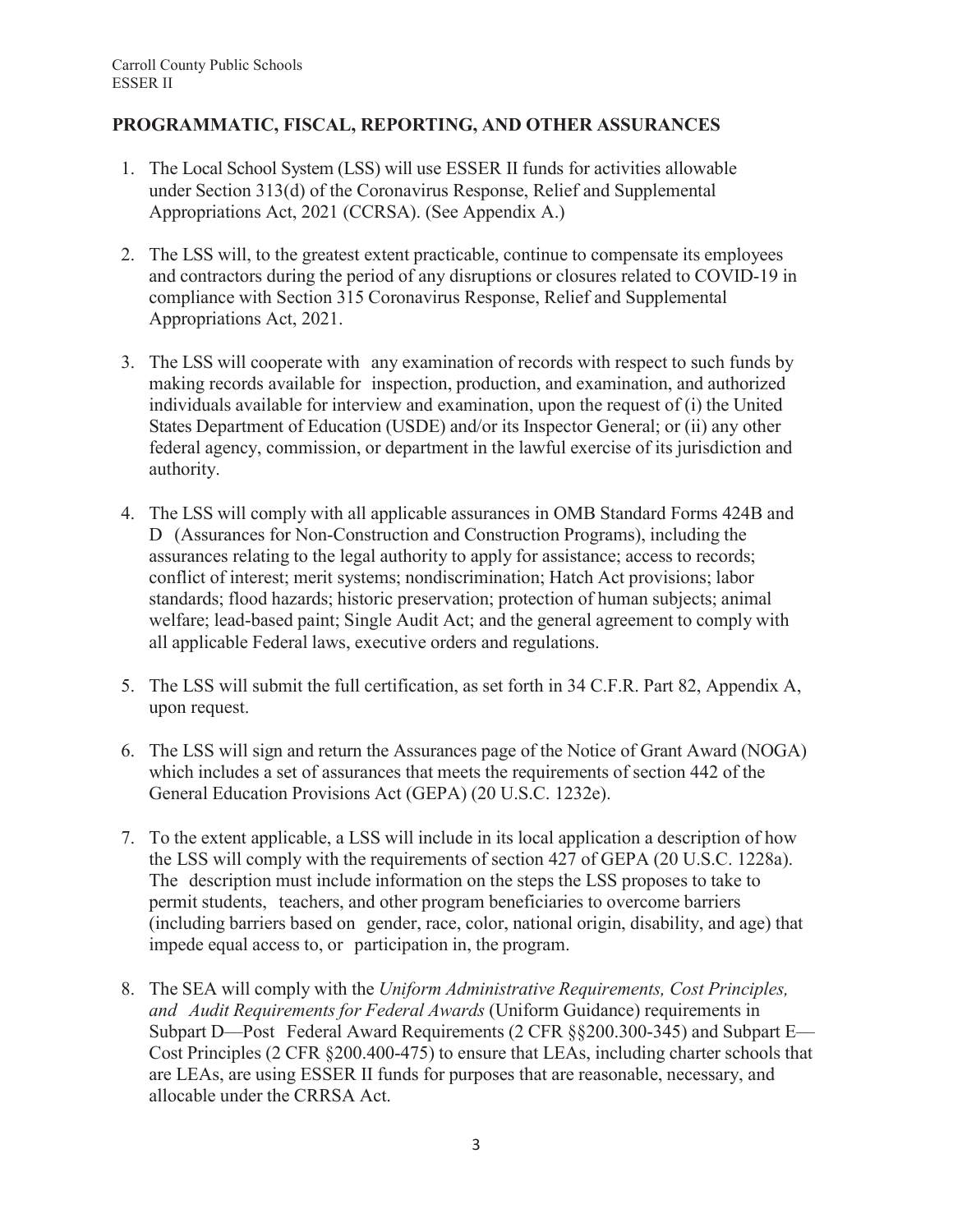9. The LSS and other entities will comply with the provisions of all applicable acts, regulations and assurances; the following provisions of Education Department General Administrative Regulations (EDGAR) 34 CFR parts 76, 77, 81, 82, 84, 97, 98, and 99; the OMB Guidelines to Agencies on Government-wide Debarment and Suspension (Nonprocurement) in 2 CFR part180, as adopted and amended as regulations of the Department in 2 CFR part 3485; and the Uniform Guidance in 2 CFR part 200, as adopted and amended as regulations of the USDE in 2 CFR part 3474.

| <b>LSS ESSER Fund Contact/Title:</b>                      | <b>Christopher J. Hartlove, Chief Financial Officer</b> |         |                             |
|-----------------------------------------------------------|---------------------------------------------------------|---------|-----------------------------|
| Contact Email: cjhartl@carrollk12.org                     |                                                         |         | Contact Phone: 410-386-1829 |
| <b>Local School System Superintendent (Printed Name):</b> |                                                         |         | Steven A. Lockard, Ph.D.    |
| Steven Lockard Digitally signed by Steven Lockard         |                                                         | 4.23.21 |                             |

**Signature: Date:**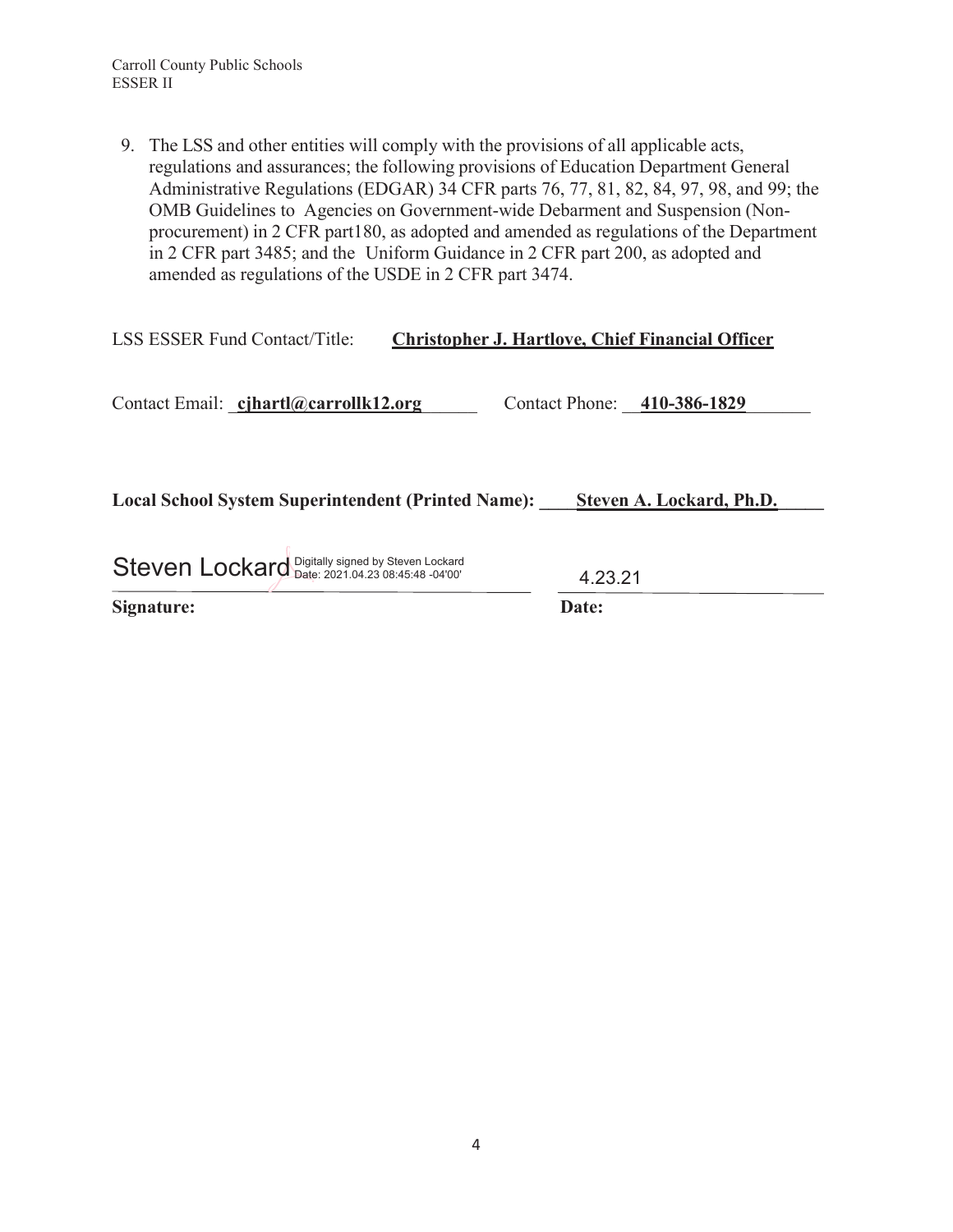**Elementary and Secondary School Emergency Relief Fund II (ESSER II) Coronavirus Response and Relief Supplemental Appropriations Act, 2021**

**Maryland Local School System Application**

**Part I – Planned Use of ESSER II Funds**

**1. Please describe the Local School System's plans to measure and address learning loss among students disproportionately affected by the coronavirus and school closures, including: low-income students, children with disabilities, English learners, racial and ethnic minorities, students experiencing homelessness, and children and youth in foster care.** 

Over the past year, CCPS has been working diligently to progress monitor the achievement of historically underserved student populations during the pandemic. Quarterly updates over the past year have been reported to the Board of Education that illustrate letter grade performance by quarter as well as proficiencies on local common assessments across the school system.

It is clear that our historically underserved students have been disproportionately affected by the pandemic and planning and implementation has begun to be responsive to the needs of our students. CCPS has been implementing consistent tutoring services throughout the 2020-2021 academic year virtually as well as face-to-face to provide the necessary augmentation to the general education and instruction. Staff as well as local partnerships have provided extended learning opportunities, generally after school hours, to identified students needing additional academic support or additional resources to meet the demands of virtual and distance learning. These efforts began in the fall semester as CCPS returned to a hybrid learning environment and will continue through the end of this academic year.

Beginning July 6 of 2021, CCPS will be availing a comprehensive summer recovery and compensatory service opportunity to identified students in general education and special education services. Aligned with HB 1372, all students who are invited to attend recovery and/or compensatory services will receive transportation to and from school, breakfast and lunch, general education instruction with the primary foci in ELA and Math in addition to an evidence based intervention or strategy to meet the individual and personalized needs of each student. Program evaluation will be completed with a Pre Assessment and a Post Assessment of the summer programming.

Extended Learning Opportunities (ELO) will continue into and through the 2021-2022 academic year with after school and weekend academic opportunities for students to receive additional academic support.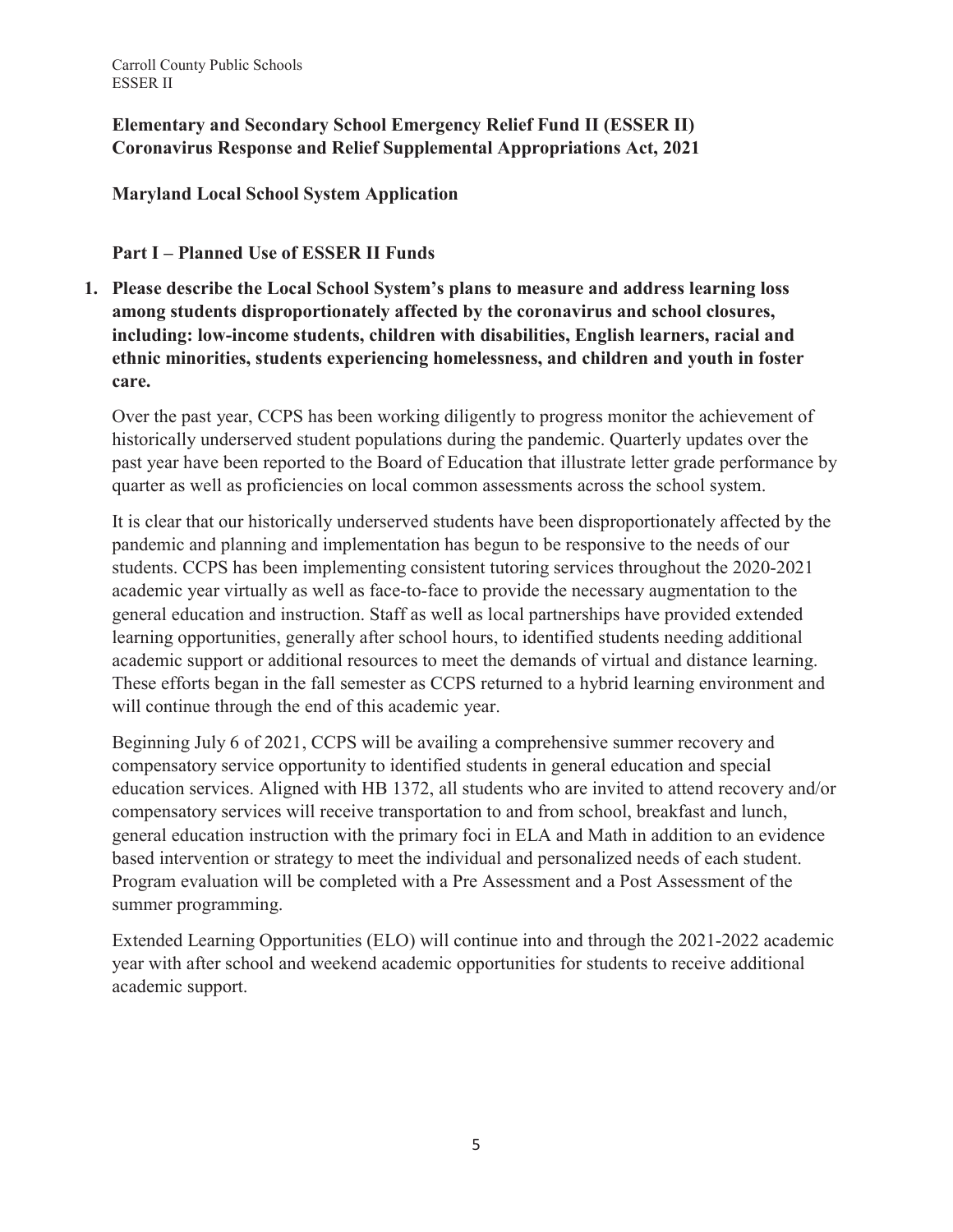**2. Please provide a description of the impact of the coronavirus on the local school system. Please identify any barriers to safely reopening schools for in-person, face-to-face instruction.**

There are many variables when considering the "impact" on the Carroll County Public Schools System. Those that have stood out focus primarily on the access of our students to receive quality instruction in a distance learning environment, the capacity of our teaching force to deliver a quality service to all of our students, and cumulatively utilizing community resources and supporting families to make certain students are staying engaged during our time away from schools.

CCPS moved into the hybrid learning model in the fall of 2020, affording students the opportunity to return to school two days a week as a member of one of two cohorts. Physical barriers pertaining to physical distancing among students within the building, building the capacity of teachers and staff to deliver virtual and concurrent instruction to students in the building and those remaining virtual at home, and providing a healthy working environment for staff through appropriate protocols to be followed are the three areas that have stood out with our transition back to four days a week this academic year.

# **3. Please provide the Local School System's planned use of ESSER II funds, including the timeline for implementing activities funded through this grant. This response should support the detailed budget narrative and C125.**

CCPS has a robust Learning Recovery Plan for the 2021-2022 school year that includes summer, fall and spring learning. Teacher wages vary from \$36.09/hr to \$60/hr. Instructional Assistant wages vary from \$11.74/hr to \$30/hr.

CCPS is also creating four COVID Regional Testing sites. COVID tests are being provided. CCPS will provide for nurses and other supplies for the sites.

CCPS intends to purchase computer devices for each middle school student and each elementary school student. The purpose of this investment, very much like the standard of purchasing textbooks, is to provide our students with their own device to access content, resources and assessments. CCPS recently invested in the purchase of a Learning Management System (LMS) where all of our curriculum and its content resides. Students will need a device at school to access the LMS and therefore be in a position to access individual course content, materials, and lessons. The devices will also be required for the planned Learning Recovery outside of the regular school day. We will house all of our instructional resources within the LMS so it will be essential for each student to have their own device during the instructional day. This has the added bonus of providing devices if students attend school virtually. Devices were purchased for all high school students during the 2020 – 2021 school year for this purpose. These funds would initially address the need at the middle school level and then address the needs at the elementary school level starting with third through fifth grade. At this time, the cost for devices is quoted at \$510/device.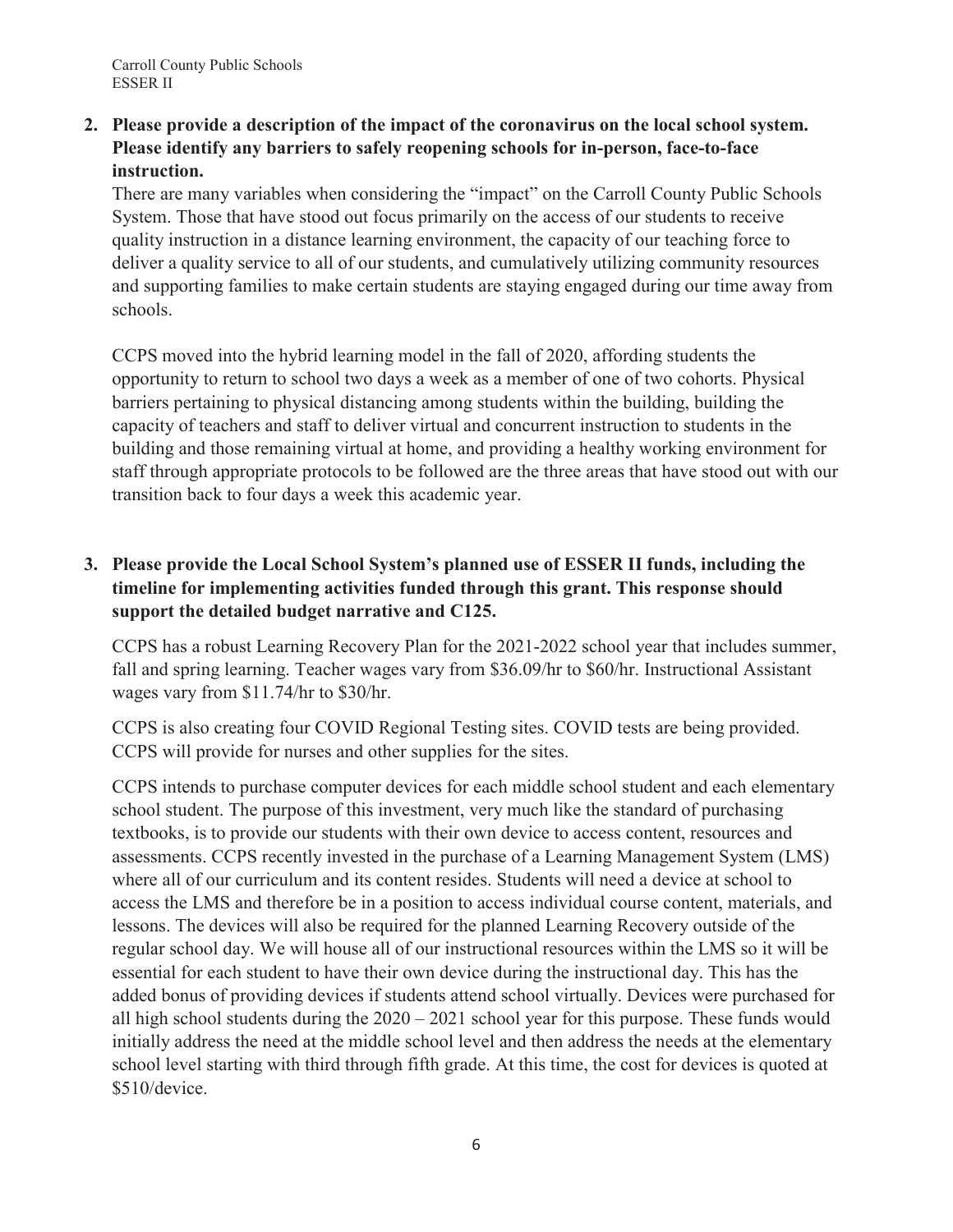Classroom-sized air purifiers and filters are needed to augment ventilation systems that were not originally designed to purify the air. \$665/Air Purifier and \$137/Filter. An outside contract was required for the storage, distribution and installation of the purifiers.

# **Part II – Budget Documents**

Please submit a budget narrative and a completed C125 workbook with the application.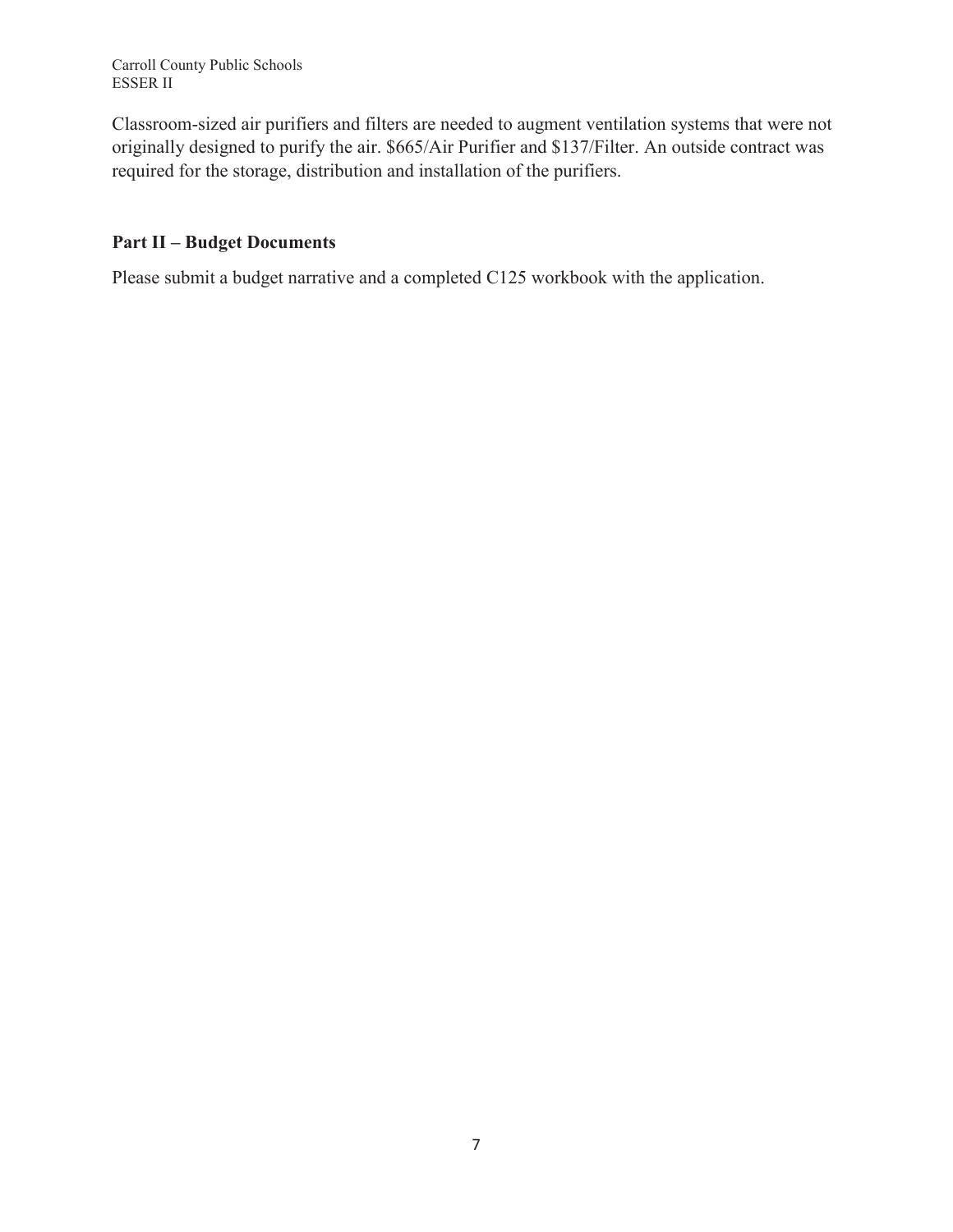## Carroll County Public Schools Budget Narrative

| Category/                       |                       |                                                          |               |
|---------------------------------|-----------------------|----------------------------------------------------------|---------------|
| Program                         | <b>Item</b>           | <b>Description/Calculation</b>                           | <b>Amount</b> |
| <b>Salaries &amp; Wages</b>     |                       |                                                          |               |
|                                 |                       |                                                          |               |
|                                 |                       | Teacher and Instructional Assistant wages @              |               |
|                                 |                       | \$36.09 - \$60/hr for teachers and \$11.74 - \$30/hr for |               |
| 203-205/01   Wages              |                       | assistants based on the negotiated agreements.           | 2,000,000     |
|                                 |                       |                                                          |               |
| <b>Contracted Services</b>      |                       |                                                          |               |
|                                 |                       | Contract to provide agency nurses for 4 regional         |               |
| 2085                            | Contract              | <b>COVID Testing sites</b>                               | 240,000       |
|                                 |                       | Contract for temporary storage, delivery, and            |               |
| 210/31                          | Contract              | installation of classroom air purifiers.                 | 25,000        |
|                                 |                       |                                                          |               |
| <b>Supplies &amp; Materials</b> |                       |                                                          |               |
|                                 |                       |                                                          |               |
| 203-205/01 Devices              |                       | Devices for middle and elementary students to use        |               |
|                                 |                       | with the CCPS LMS. 8,792 devices @ \$510/device.         | 4,483,920     |
|                                 |                       | Health room supplies & materials for the COVID           |               |
|                                 |                       | Regional Testing sites, including PPE, and vaccine       |               |
| 2058                            | Health supplies       | use materials.                                           | 20,525        |
|                                 |                       | Classroom-sized air purifiers and filters @ \$665/Air    |               |
| 210/31                          | <b>Air Purifiers</b>  | Purifier and \$137/Filter.                               | 425,000       |
| <b>Other Charges</b>            |                       |                                                          |               |
| 212                             | <b>Fixed Charges</b>  | FICA & Workers Comp on all wages @ 8.35%                 | 167,000       |
|                                 |                       |                                                          |               |
| <b>Equipment</b>                |                       |                                                          |               |
|                                 |                       |                                                          |               |
| <b>Transfers</b>                |                       |                                                          |               |
| 201/22                          | <b>Indirect Costs</b> | @ 1.77%                                                  | 130,298       |
|                                 |                       |                                                          |               |
|                                 |                       | <b>Grand Total</b>                                       | 7,491,743     |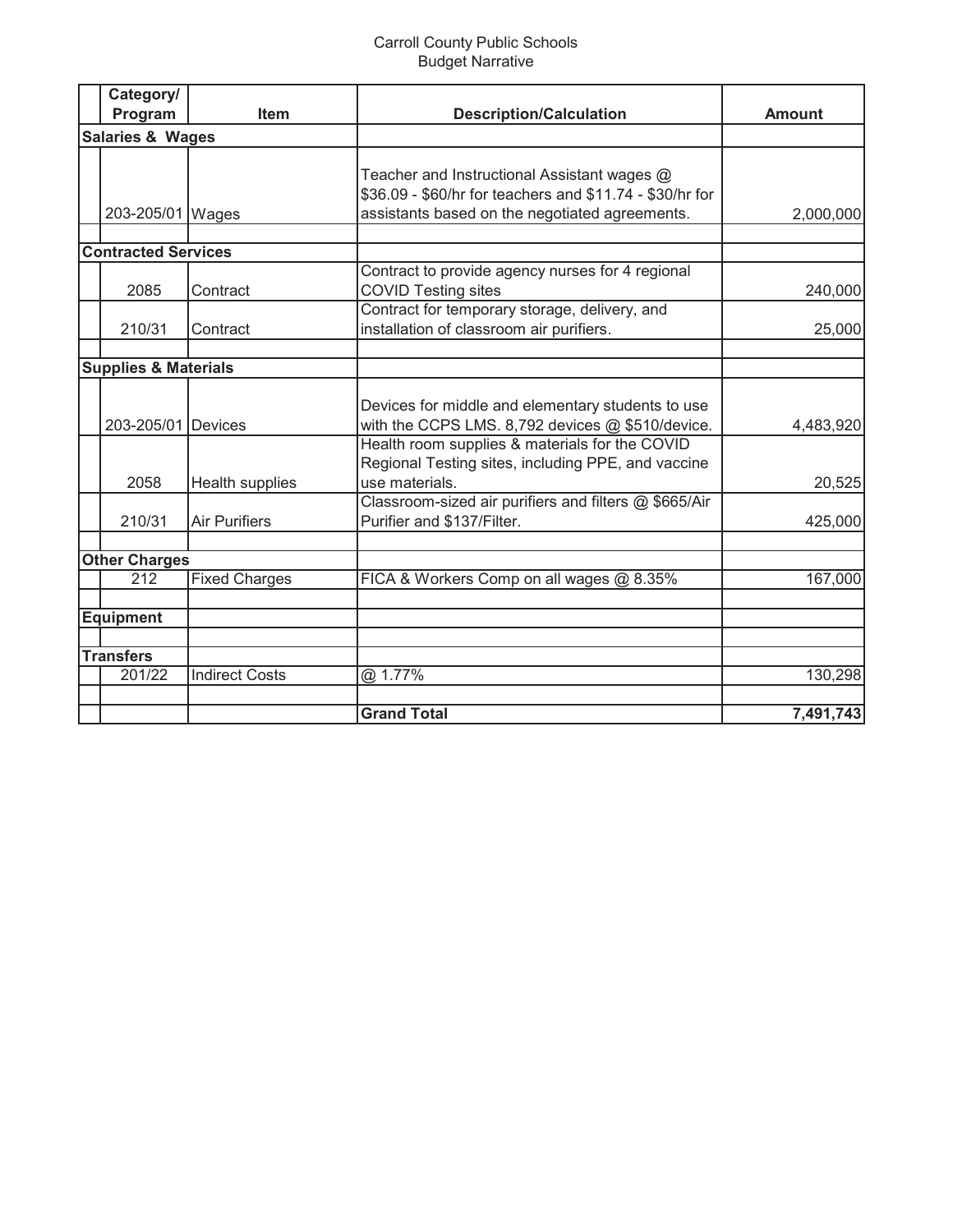#### **MARYLAND STATE DEPARTMENT OF EDUCATION GRANT BUDGET C-1-25**

| <b>ORIGINAL</b><br><b>GRANT</b><br><b>BUDGET</b> | \$7,491,743.00  | <b>AMENDED</b><br>BUDGET #                       |             |                                      | <b>REQUEST DATE</b> | 04/26/21 |
|--------------------------------------------------|-----------------|--------------------------------------------------|-------------|--------------------------------------|---------------------|----------|
| <b>GRANT</b><br><b>NAME</b>                      | <b>ESSER II</b> | <b>GRANT</b><br><b>RECIPIENT</b><br>NAME         |             | <b>Carroll County Public Schools</b> |                     |          |
| <b>MSDE</b><br>GRANT#                            |                 | <b>RECIPIENT</b><br>GRANT#                       |             |                                      |                     |          |
| <b>REVENUE</b><br><b>SOURCE</b>                  | <b>CCRSA</b>    | <b>RECIPIENT</b><br><b>AGENCY</b><br><b>NAME</b> |             |                                      |                     |          |
| <b>FUND</b><br><b>SOURCE</b><br><b>CODE</b>      |                 | <b>GRANT PERIOD</b>                              | 3/13/2020   | 9/30/2023                            |                     |          |
|                                                  |                 |                                                  | <b>FROM</b> | TO                                   |                     |          |

|                                              | <b>BUDGET OBJECT</b>   |                                  |                                   |                              |                          |                |                                |
|----------------------------------------------|------------------------|----------------------------------|-----------------------------------|------------------------------|--------------------------|----------------|--------------------------------|
| <b>CATEGORY/PROGRAM</b>                      | 01-SALARIES<br>& WAGES | 02 - CONTRACT<br><b>SERVICES</b> | 03-SUPPLIES &<br><b>MATERIALS</b> | 04 - OTHER<br><b>CHARGES</b> | 05 - EQUIPMENT           | 08 - TRANSFERS | <b>BUDGET BY</b><br>CAT./PROG. |
| 201 Administration                           |                        |                                  |                                   |                              |                          |                |                                |
| <b>General Support</b><br>Prog. 21           |                        |                                  |                                   |                              |                          |                |                                |
| <b>Business Support</b><br>Prog. 22          |                        |                                  |                                   |                              |                          | 130,298.00     | 130,298.00                     |
| <b>Centralized Support</b><br>Prog. 23       |                        |                                  |                                   |                              |                          |                |                                |
| 202 Mid-Level Administration                 |                        |                                  |                                   |                              |                          |                |                                |
| Office of the Principal<br>Prog.<br>15       |                        |                                  |                                   |                              |                          |                | L,                             |
| 16<br>Inst. Admin. & Supv.<br>Prog.          |                        |                                  |                                   |                              |                          |                | L,                             |
| 203-205 Instruction Categories               |                        |                                  |                                   |                              |                          |                |                                |
| 01<br>Regular Prog.<br>Prog.                 | 2,000,000.00           |                                  | 4,483,920.00                      |                              |                          |                | 6,483,920.00                   |
| Special Prog.<br>Prog. 02                    |                        |                                  |                                   |                              |                          |                |                                |
| Career & Tech Prog.<br>03<br>Prog.           |                        |                                  |                                   |                              |                          |                |                                |
| Gifted & Talented Prog.<br>Prog.<br>04       |                        |                                  |                                   |                              |                          |                | $\overline{a}$                 |
| Non Public Transfers<br>Prog.<br>07          |                        |                                  |                                   |                              |                          |                |                                |
| School Library Media<br>Prog.<br>08          |                        |                                  |                                   |                              |                          |                | $\overline{\phantom{a}}$       |
| Instruction Staff Dev.<br>Prog.<br>09        |                        |                                  |                                   |                              |                          |                | $\blacksquare$                 |
| <b>Guidance Services</b><br>10<br>Prog.      |                        |                                  |                                   |                              |                          |                |                                |
| <b>Psychological Services</b><br>11<br>Prog. |                        |                                  |                                   |                              |                          |                | $\blacksquare$                 |
| 12 Adult Education<br>Prog.                  |                        |                                  |                                   |                              |                          |                |                                |
| <b>206 Special Education</b>                 |                        |                                  |                                   |                              |                          |                |                                |
| 04 Public Sch Instr. Prog.<br>Prog.          |                        |                                  |                                   |                              |                          |                |                                |
| Instruction Staff Dev.<br>Prog.<br>09        |                        |                                  |                                   |                              |                          |                | $\overline{\phantom{a}}$       |
| Prog. 15 Office of the Principal             |                        |                                  |                                   |                              |                          |                |                                |
| Inst. Admin & Superv.<br>16<br>Prog.         |                        |                                  |                                   |                              |                          |                |                                |
| 207 Student Personnel Serv.                  |                        |                                  |                                   |                              |                          |                |                                |
| <b>208 Student Health Services</b>           |                        | 240,000.00                       | 20,525.00                         |                              |                          |                | 260,525.00                     |
| <b>209 Student Transportation</b>            |                        |                                  |                                   |                              |                          |                |                                |
| 210 Plant Operation                          |                        |                                  |                                   |                              |                          |                |                                |
| Prog. 30 Warehousing & Distr.                |                        |                                  |                                   |                              |                          |                | $\blacksquare$                 |
| Prog. 31 Operating Services                  |                        | 25,000.00                        | 425,000.00                        |                              |                          |                | 450,000.00                     |
| 211 Plant Maintenance                        |                        |                                  |                                   |                              |                          |                |                                |
| 212 Fixed Charges                            |                        |                                  |                                   | 167,000.00                   |                          |                | 167,000.00                     |
| <b>213 Food Services</b>                     |                        |                                  |                                   |                              |                          |                |                                |
| <b>214 Community Services</b>                |                        |                                  |                                   |                              |                          |                |                                |
| 215 Capital Outlay                           |                        |                                  |                                   |                              |                          |                |                                |
| 34 Land & Improvements<br>Prog.              |                        |                                  |                                   |                              |                          |                | $\blacksquare$                 |
| <b>Buildings &amp; Additions</b><br>Prog. 35 |                        |                                  |                                   |                              |                          |                |                                |
| Remodeling<br>36<br>Prog.                    |                        |                                  |                                   |                              |                          |                |                                |
| <b>Total Expenditures By Object</b>          | 2.000.000.00           | 265.000.00                       | 4.929.445.00                      | 167,000.00                   | $\overline{\phantom{a}}$ | 130.298.00     | 7,491,743.00                   |

|                           | Andrew C. Sexton, CPA<br>Finance Official Approval Supervisor of Budget and Grants | Andrew C. Sexton Sexton                           | Digitally signed by Andrew C.<br>Date: 2021.04.22 13:30:14 -04'00' | 410-751-3083 |
|---------------------------|------------------------------------------------------------------------------------|---------------------------------------------------|--------------------------------------------------------------------|--------------|
|                           | Name                                                                               | Signature                                         | Date                                                               | Telephone #  |
|                           | Supt./Agency Head Steven A. Lockard, Ph.D.<br>Approval Superintendent of Schools   | Steven Lockard Digitally signed by Steven Lockard |                                                                    | 410-751-3000 |
|                           | Name                                                                               | Signature                                         | Date                                                               | Telephone #  |
| <b>MSDE Grant Manager</b> |                                                                                    |                                                   |                                                                    |              |
| Approval                  |                                                                                    |                                                   |                                                                    |              |
|                           | Name                                                                               | Signature                                         | Date                                                               | Telephone #  |